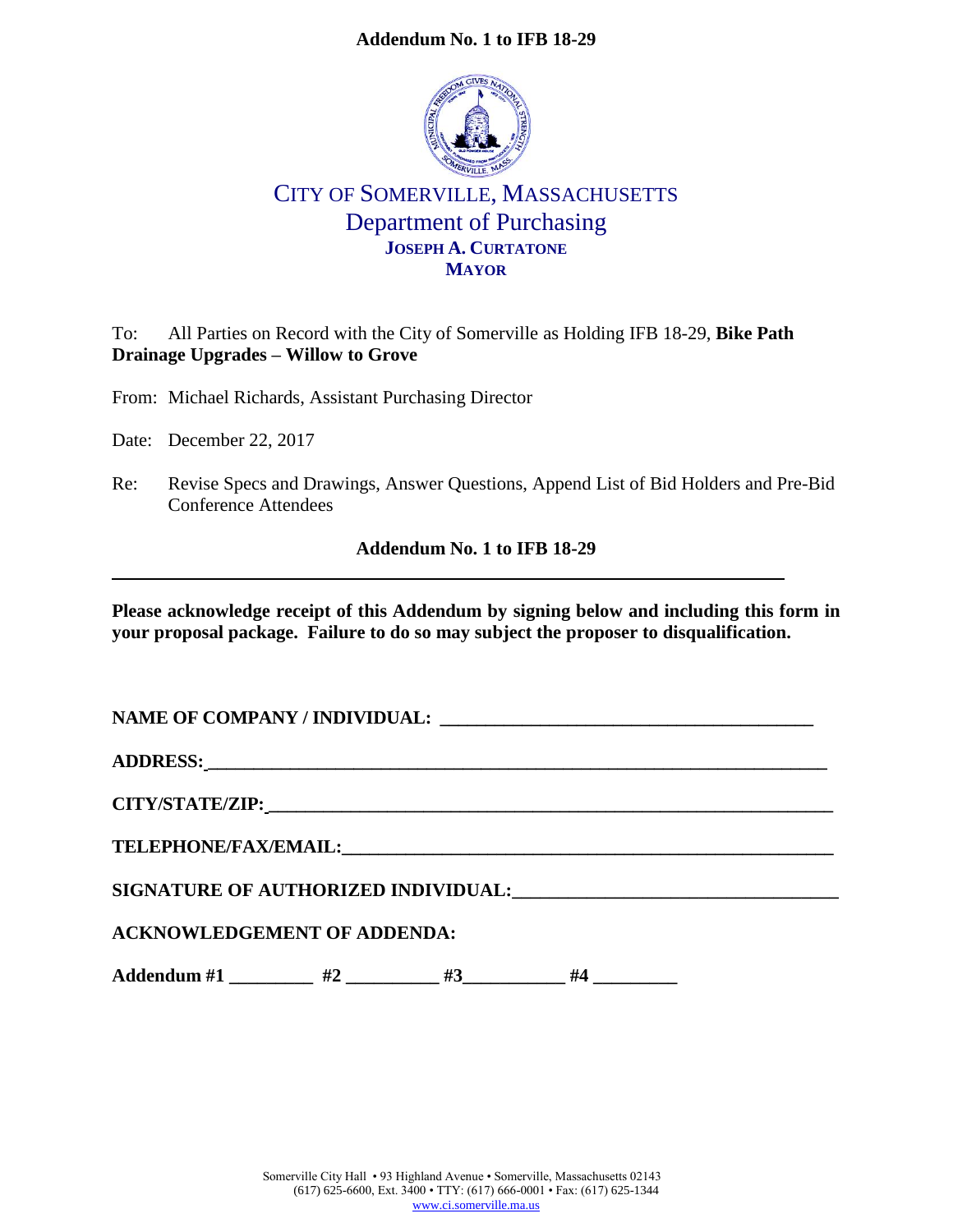### **Specifications:**

2950.4 PRIVATE PROPERTY SELECTIVE DEMOLITION & RESTORATION – 93 WINSLOW AVE. Measurement and Payment, Section BASIS OF PAYMENT / INCLUSIONS, include, "temporary stairway installation" to landscape restoration items.

#### **Drawings:**

Sheet C-2: DELETE Leader on the Plan View stating, "CIPP LINE EXIST. 24" VC DRAIN FROM STA. 6+81 TO STA. 11+55", and REPLACE in its entirety with "CIPP LINE EXIST. 24" VC DRAIN FROM STA. 6+26 to STA. 11+55."

Sheet C-4: Add leader to existing 93 Winslow Avenue backyard staircase stating, "REMOVE EXIST. STAIRCASE AND REPLACE WITH TEMPORARY TIMBER STAIRCASE."

#### **Questions:**

Q: What is the foundation condition of 32 Clifton St? A: In Appendix D there is a foundation report provided by the owners of 32 Clifton St. There is a bid item for test pit(s) in the contract to locate the extent and location of foundation footings.

Q: What is the depth to pipe at 97 Winslow Ave? A: Approximately 6.5 feet, refer to plan and profile on Sheet C-2.

Q: What is to be done with the trees at 95 Winslow Ave?

A: Trees are to be removed and replaced. Replaced trees shall be same species and size, refer to Sheet C-4.

Q: What is to be done with the 8-foot tall stockade fence behind 89 – 97 Winslow Ave? A: The fence is to remain in place. The Contractor shall be responsible for any damage to the existing 8' High stockade fence behind 89-97 Winslow Avenue.

Q: What is the limit of repair to the 8-foot tall stockade fence behind 93 Winslow Ave? A: The work adjacent to the 8-foot tall stockade fence includes the removal of the existing garden planter box. The existing 8-foot tall stockade fence sits at a higher elevation than the proposed 93 Winslow Avenue ground surface. Please refer to Sheet C-4 where we have noted a short timber retaining wall from the bottom of 8-foot tall stockade fence elevation to the proposed grade elevation at 93 Winslow Avenue.

Q: What is to be done with the rear stairs at 93 Winslow Ave?

A: The rear staircase will be removed and a temporary staircase installed by the contractor to be paid under bid item 02950.4. Refer to revised basis for payment included in this addendum.

Q: What will be done with the future deck at 93 Winslow?

A: The future deck will be constructed by others. Key aspects of the restoration in this contract are: installing concrete pavers to the extent indicated in Appendix E and Sheet C-4, to remove the entirety of the existing garden planter box, and provide timber retaining wall within the alignment of the existing 8' High stockade fence behind 93 Winslow Avenue.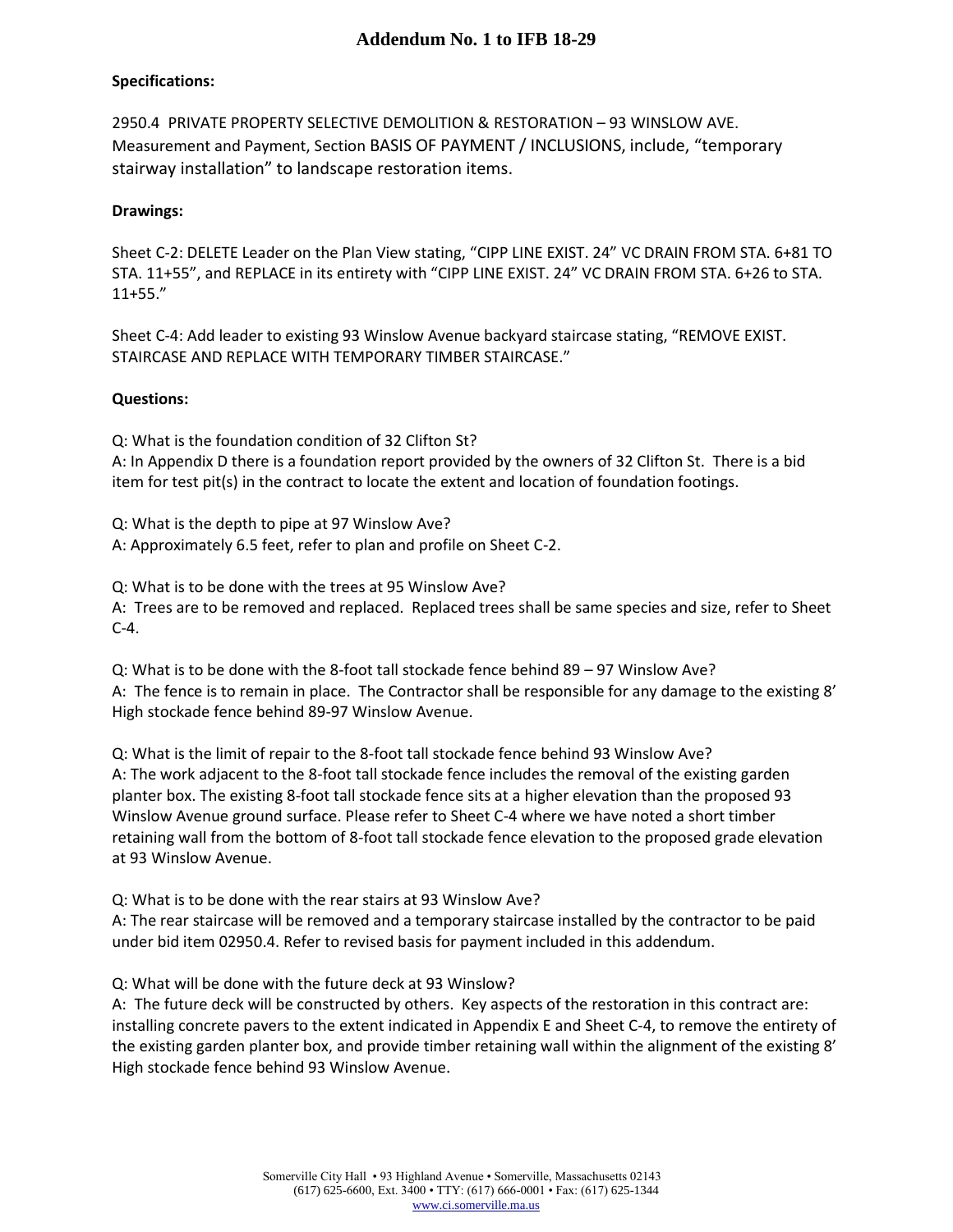## **Addendum No. 1 to IFB 18-29**

Q: How is the gas fed to (89 – 97) Winslow?

A: It's anticipated there is an existing gas service in the vicinity of the Work at 89 to 97 Winslow Avenue. The Contractor shall coordinate their Work with Eversource to protect and support the existing service in place throughout the Work.

Q: What about the trellis at 93 Winslow Ave?

A: The proposed trellis at 93 Winslow Avenue as detailed in Appendix E, is to be installed by others. Removal, replacement and reinstallation of the existing fence at 93 Winslow Ave is included in the lump sum restoration item, Bid Item 2950.4.

Q: What is the limit of the deck demo at 93 Winslow?

A: The entire deck is to be demolished. Refer to drawings.

Q: Is there any electrical going to the deck at 93 Winslow?

A: The only electric in the backyard is an outdoor outlet directly attached to the building on the left side of the stairs. We do not expect that there is any underground conduit in the vicinity of the demolition.

Q: Where can materials be stored?

A:

• Material and trench spoils may be stored on publicly owned property for the working period of the day.

• Material and trench spoils may not be stored on publicly owned property during nonworking hours.

• Material and trench spoils may not be stored at the Poplar St site (commonly known as Art Farm)

• Contractor will be responsible to find their own storage yard Excavated material which is unsuitable for backfill shall not be reused. It is the responsibility of the Contractor to properly dispose of unsuitable and excess backfill. Material can be temporarily stored adjacent to the excavation. The City is not making any special provisions for storage of material within City limits. Please see specifications, Section 02080 - SOIL AND WASTE MANAGEMENT, Section 02095 - TRANSPORTATION AND DISPOSAL OF SOIL AND FILL, and Section 02210 - EARTH EXCAVATION, BACKFILL, FILL AND GRADING.

Please note that per Section 01010.1.8 - CONTRACTOR USE OF PORJECT SITE, the Contractor is to obtain approval from Private Property Owners prior to the storage of any equipment and material on their land.

Per specification Section 01600.1.6.G - STORAGE AND PROTECTION, no material or equipment to be stored within 25 feet of a street corner.

Q: Where can excavated material be stored? A: Refer to answer for "Where can materials be stored?" above.

Q: Where can equipment be stored overnight?

A: Clear and safe rear egress behind 89-97 Winslow Ave and 32 Clifton St must be maintained at all times. Equipment may be stored within the work-zone as long as residents have the ability to safely traverse between each backyard and to public ways. The City has not made an allowance for the Contractor to store equipment offsite on City owned property.

Q: Can the job site be plated for the weekend?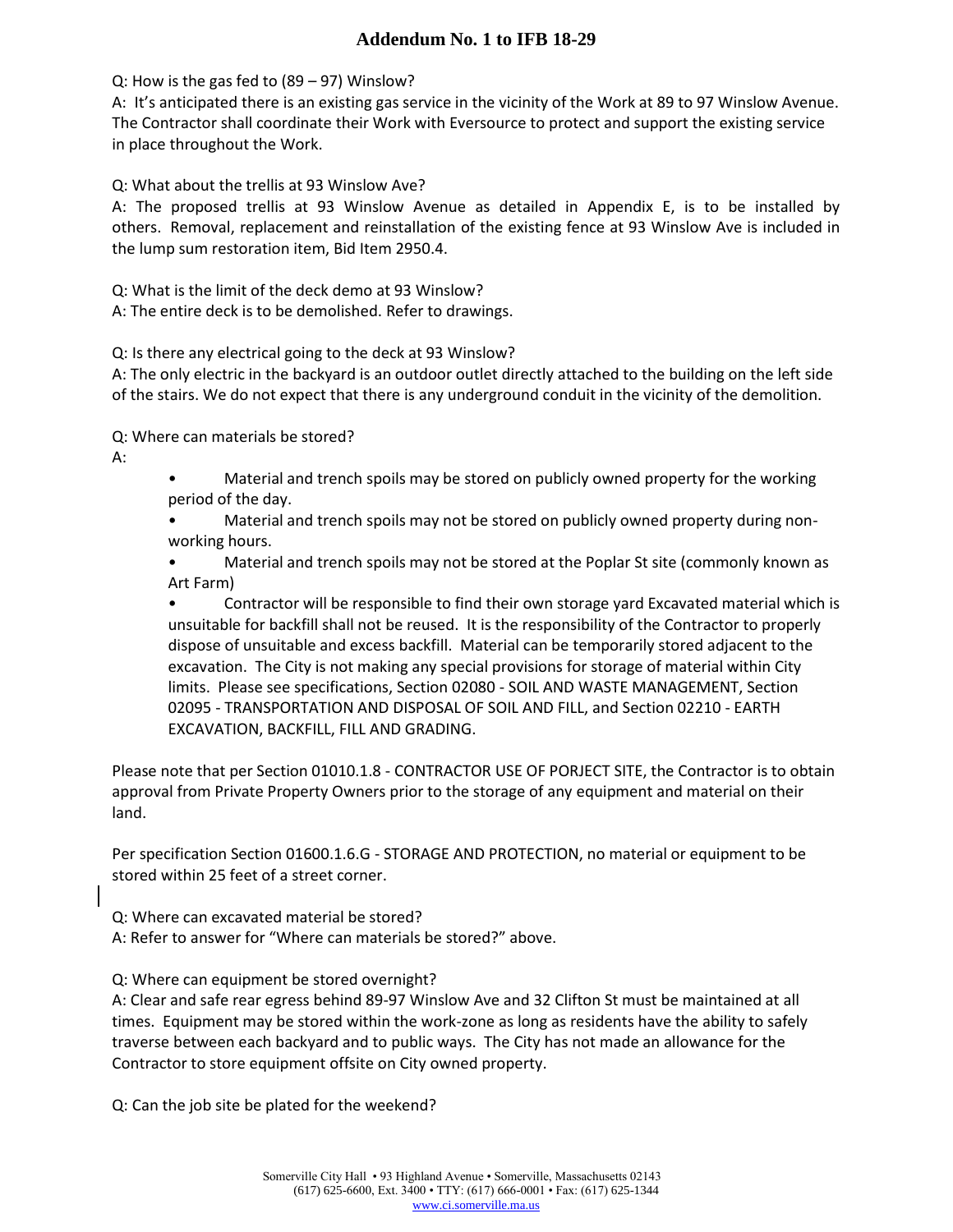### **Addendum No. 1 to IFB 18-29**

A: Yes, the project can be plated for the weekend. The contractor is responsible to maintain a safe work zone and excavation during work hours and outside of work hours.

Q: What are the work hours?

A: 7:00 a.m. – 4:00 p.m. and as specifically detailed in SUMMARY OF WORK Section 01010, page 6, section 1.7

Q: Are the monitoring points for structures on Newberne Street?

A: Building monitoring points for structures on Newberne Street are shown on drawing C-3 and detailed in specification sections Section 01390 - PRE CONSTURCTION SURVEY, and Section 02015 - GEOTECHNICAL MONITORING AND INSTRUMENTATION.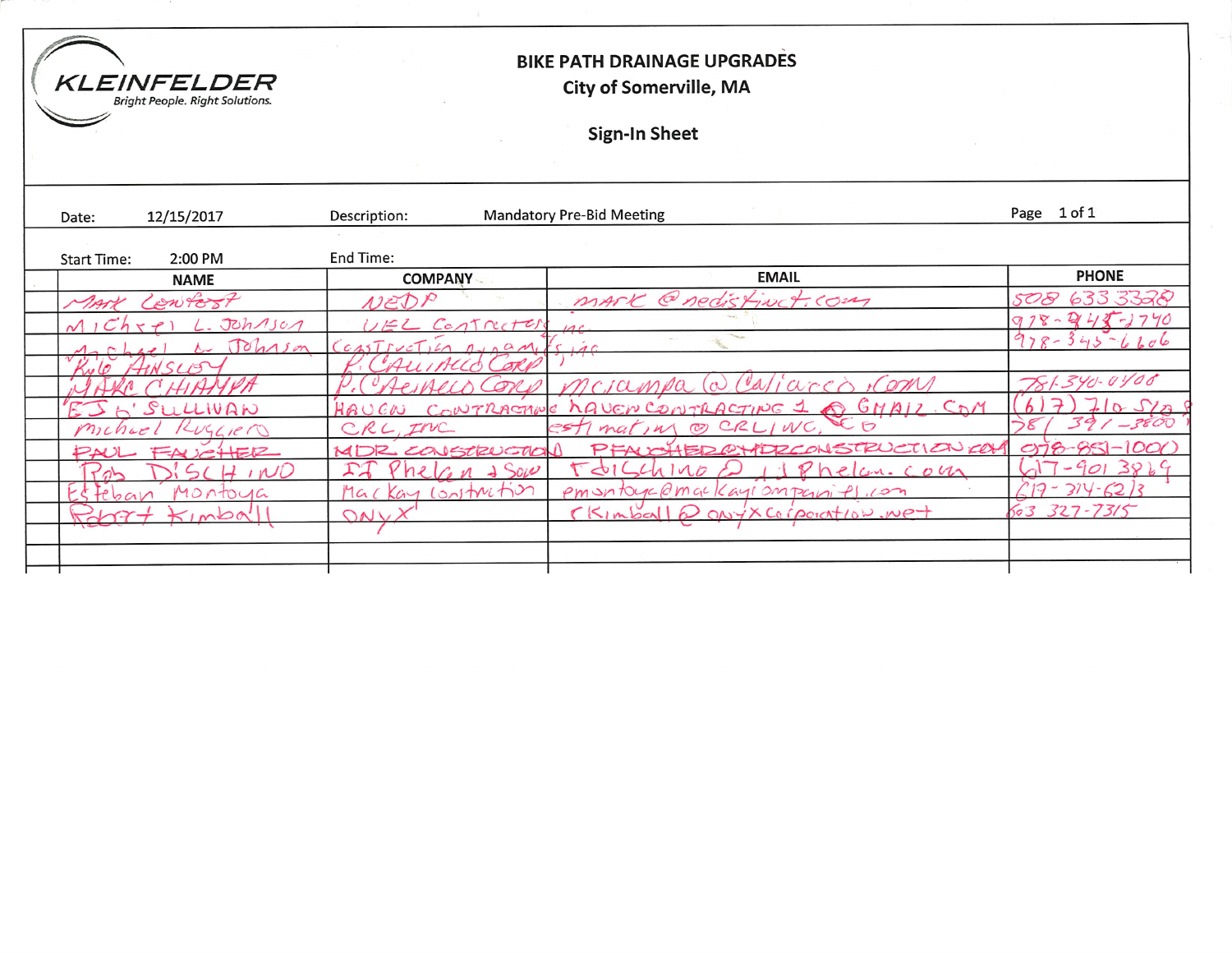| IFB 18-29 Bike Path Drainage - Willow to Grove - List of Interested Parties |                                          |                                                     |                    |              |                                                              |                 |         |  |  |  |  |  |
|-----------------------------------------------------------------------------|------------------------------------------|-----------------------------------------------------|--------------------|--------------|--------------------------------------------------------------|-----------------|---------|--|--|--|--|--|
| Name                                                                        | <b>Vendor Name</b>                       | Address                                             | Phone              | Fax          | <b>E-mail Address</b>                                        | <b>Sent IFB</b> | Addenda |  |  |  |  |  |
| <b>Ryan Dewey</b>                                                           | Dewcon, Inc.                             | Basking Ridge, NJ                                   | 908-832-5710       |              | 908-832-0784 rdewey@dewconinc.com                            |                 |         |  |  |  |  |  |
| Christopher Walsh                                                           | W. Walsh Company                         | Attleboro, MA                                       | 508-226-4300       |              | 508-226-8449 chriswalsh@wwalsh.com                           |                 |         |  |  |  |  |  |
| John Diamond                                                                | <b>Biszko Corp</b>                       |                                                     | 508-679-0518       |              | 508-679-9144 jdiamond@biszkocorp.com                         |                 |         |  |  |  |  |  |
| Sharon Karns                                                                | Dodge Reports                            |                                                     | 513-666-3355       |              | 800-768-5594 Sharon.Karns@construction.com                   |                 |         |  |  |  |  |  |
| Jeff Houser                                                                 | McWane Ductile                           | Phillipsburg, NJ                                    | 518-275-1780       |              | jeff.houser@mcwaneductile.com                                |                 |         |  |  |  |  |  |
| Lynne Murphy                                                                | Hi-Way Safety System                     | Rockland, MA                                        | 781-982-9229       |              | 781-982-9226 Imurphy@hiwayss.com                             |                 |         |  |  |  |  |  |
| <b>Ounica Moore</b>                                                         | Construction Journal                     |                                                     | 772-781-2144       |              | O.Moore@constructionjournal.com                              |                 |         |  |  |  |  |  |
| Karen Fitzgerald                                                            | Projectdog                               | Newburyport, MA                                     |                    |              | addenda@projectdog.com                                       |                 |         |  |  |  |  |  |
| <b>Bob Savage</b>                                                           | <b>DeFelice Corporation</b>              | Dracut, MA                                          | 978-452-6967       |              | engineering@defelicecorp.com                                 |                 |         |  |  |  |  |  |
| Kevin Marston                                                               | Everett J. Prescott,<br>Inc.             | 162 N. Main St., Middleton, MA                      | 800-444-7738       |              | Kevin.Marston@ejprescott.com                                 |                 |         |  |  |  |  |  |
| Jennifer Allen                                                              | Corp                                     | Newport Construction 145 Temple St., Nashua, NH     | 603-882-1700       |              | .allen@newportconstruct.com                                  |                 |         |  |  |  |  |  |
| Justin Felisco                                                              | Construction Connect Norcross, GA        |                                                     |                    |              | lustin.Felisco@ConstructConnect.com                          |                 |         |  |  |  |  |  |
| Paula Paolini                                                               | ADPaolini LLC                            | 50 Smith Ave., Newton, MA                           | 617-454-4277       |              | oaula@adpaolini.com                                          |                 |         |  |  |  |  |  |
| Shania Angus                                                                | Construction.com                         |                                                     | 347-620-7930       |              | Shania.Angus@construction.com<br>paul@umbroconstruction.com; |                 |         |  |  |  |  |  |
| Paul Umbro                                                                  | Umbro & Sons<br><b>Construction Corp</b> |                                                     |                    |              | steve@umbroconstruction.com                                  |                 |         |  |  |  |  |  |
| Christina Donahue                                                           | FW Webb                                  | Malden, MA                                          |                    |              | christina.donahue@fwwebb.com                                 |                 |         |  |  |  |  |  |
| Lisa French Kelley                                                          | <b>WL French</b>                         | North Billerica, MA                                 | 978-663-2623       |              | kelley@wlfrench.com                                          |                 |         |  |  |  |  |  |
|                                                                             | Excavating<br>Corporation                |                                                     |                    |              |                                                              |                 |         |  |  |  |  |  |
| <b>Wally Shield</b>                                                         | <b>HD Supply</b><br>Waterworks           |                                                     |                    |              | shieldsfive@comcast.net                                      |                 |         |  |  |  |  |  |
| Shelley M. O'Rourke                                                         | MAS Building &<br>Bridge, Inc.           | Norfolk, MA                                         | 508-520-2277       |              | sorourke@masbuildingandbridge.com                            |                 |         |  |  |  |  |  |
| Sean Evers                                                                  | <b>ATL Construction</b>                  |                                                     |                    |              | sean@atlconstruction.us                                      |                 |         |  |  |  |  |  |
|                                                                             | P. Gioioso & Sons                        | 50 Sprague Street, Hyde Park,<br>MA 02136           | 617-364-5800       | 617-364-9462 | info@pgioioso.com                                            |                 |         |  |  |  |  |  |
|                                                                             | D'Allesandro Corp                        | 41 Ledin Drive, PO Box 245,<br>Avon, MA 02322       | 508-559-6400       | 508-559-6432 | jbd@dallessandro.com;<br>ppiantedosi@dallessandro.com;       |                 |         |  |  |  |  |  |
|                                                                             | <b>Blue Diamond</b>                      | 73 E. Belcher Rd, Foxboro, MA                       | 508-543-3711       | 508-543-3755 | ijardin@dallessandro.com<br>bluediamondcc@comcast.net        |                 |         |  |  |  |  |  |
| <b>Mark Santora</b>                                                         | Equipment<br><b>Juniors LLC</b>          | 02035<br>123 Old Westboro Road, N                   | 508-839-0170       |              |                                                              |                 |         |  |  |  |  |  |
|                                                                             |                                          | Grafton, MA 01536                                   |                    |              | mspeinc@aol.com                                              |                 |         |  |  |  |  |  |
| <b>Ducilinh Hoang</b>                                                       | <b>Pacella Enterprises</b>               |                                                     |                    |              | dhoang@pacellaenterprises.net                                |                 |         |  |  |  |  |  |
| <b>Paul Clancy</b>                                                          | P. Clancy & Sons                         | 126 Willard Street, Quincy, MA<br>02169             | 617-464-1305       |              | clancy12040@yahoo.com                                        |                 |         |  |  |  |  |  |
| Anne Mohrmann                                                               | Sonco Worldwide                          | 450 Pavilion Avenue. Warwick.<br>RI                 | 401-406-3762       |              | amohrmann@sonco.com                                          |                 |         |  |  |  |  |  |
| <b>Marc Ciampa</b>                                                          | P. Caliacco Corp                         | 1373 Washington Street,<br>Weymouth, MA 02189       | 781-340-0400       |              | mciampa@caliacco.com                                         |                 |         |  |  |  |  |  |
| Marc Scopelleti                                                             | <b>Baker Corp</b>                        | Oxford, MA                                          | 508-987-0034       |              | mscopelleti@bakercorp.com                                    |                 |         |  |  |  |  |  |
| Gabriel Padilla                                                             | Aqua Line Utility<br>Incorporated        | 210 Winter Street, Suite 306,<br>Weymouth, MA 02188 | 508-690-2009       | 508-456-1305 | Gabriel@aqualineutility.com                                  |                 |         |  |  |  |  |  |
| Zachary Gordon                                                              | InSite Contracting,<br>Inc.              | 162 Cross St., Winchester, MA<br>01890              | 781-721-1275       |              | 781-721-1232 estimator@insitecontracting.com                 |                 |         |  |  |  |  |  |
| Jill Cunningham                                                             | <b>Revoli Construction</b><br>Co., Inc.  | 90 Earls Way, Franklin, MA<br>02038                 | 508-520-2350       |              | 508-520-2355 jillc@revoliconst.com                           |                 |         |  |  |  |  |  |
| Amanda Wiley                                                                | <b>Baker Corp</b>                        | 102 Old Worcester Road,<br>Oxford, MA 01540         | 508-987-0034 x7519 |              | awiley@bakercorp.com                                         |                 |         |  |  |  |  |  |
| Jennifer Allen                                                              | <b>Newport Construction</b><br>Corp      | 145 Temple Street, Nashua, NH<br>03060              | 603-882-1700       | 603-882-2784 | .allen@newportconstruct.com                                  |                 |         |  |  |  |  |  |
| <b>Colleen Haynes</b>                                                       | Kennedy/Jenks<br>Consultants             | 1 Highwood Drive, Ste 301,<br>Tewksbury, MA 01876   | 978-770-2031       |              | colleenhaynes@kennedyjenks.com                               |                 |         |  |  |  |  |  |
| <b>Bruce Maxwell</b>                                                        | <b>HD Supply</b>                         | 11 Esquire Rd., Billerica, MA<br>01862              | 978-901-6044       |              | bruce.maxwell@hdsupply.com;<br>ceith.holmes@hdsupply.com     |                 |         |  |  |  |  |  |
| Christina Donahue                                                           | FW Webb Company                          | 869 Eastern Avenue, Malden,                         | 781-922-1238       |              | christina.donahue@fwwebb.com                                 |                 |         |  |  |  |  |  |
|                                                                             |                                          | MA 02148                                            |                    |              |                                                              |                 |         |  |  |  |  |  |